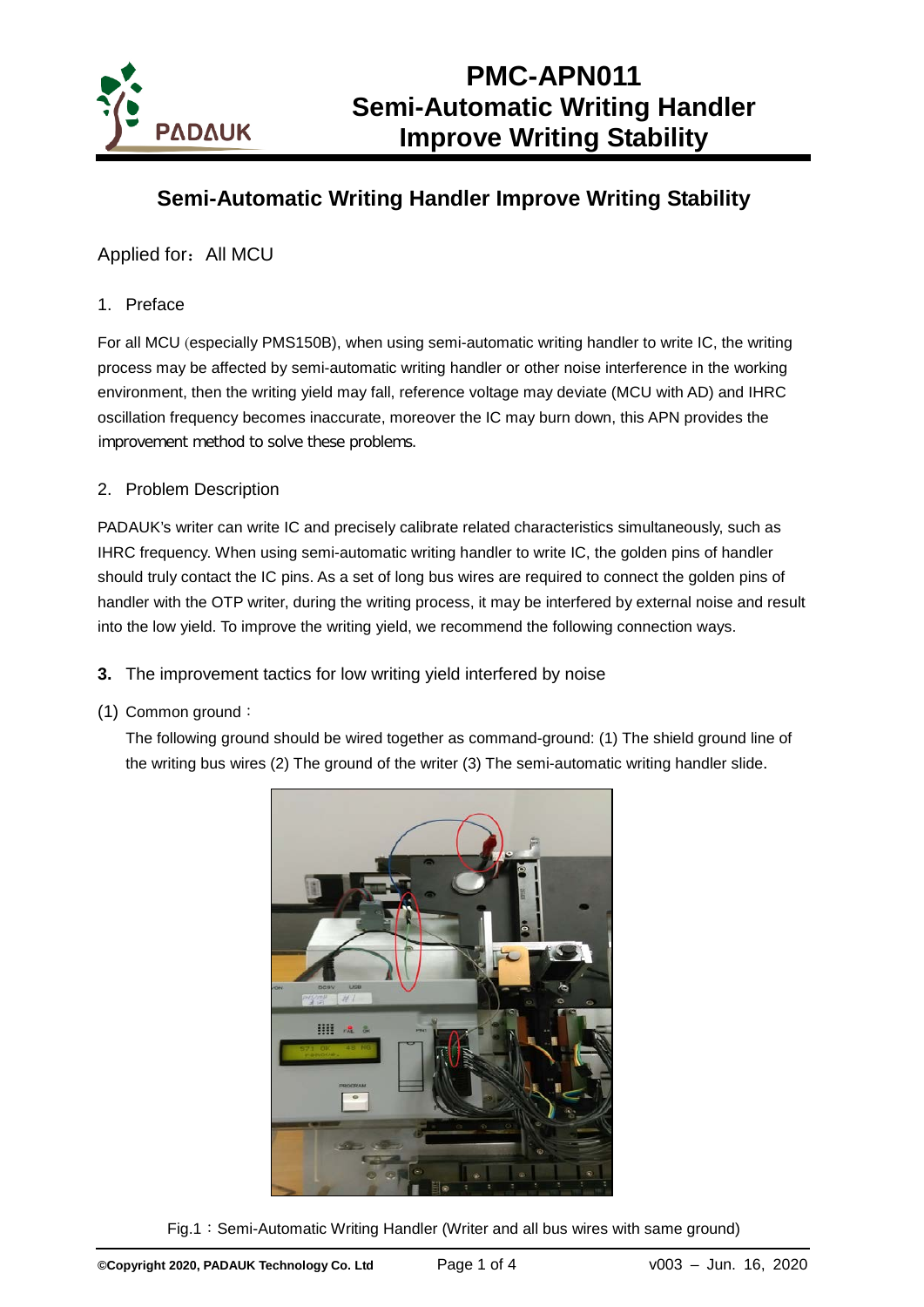



Fig. 2: Semi-Automatic Writing Handler (Writer and all bus wires with same ground)



Fig. 3: The outlet terminal of the writer for common ground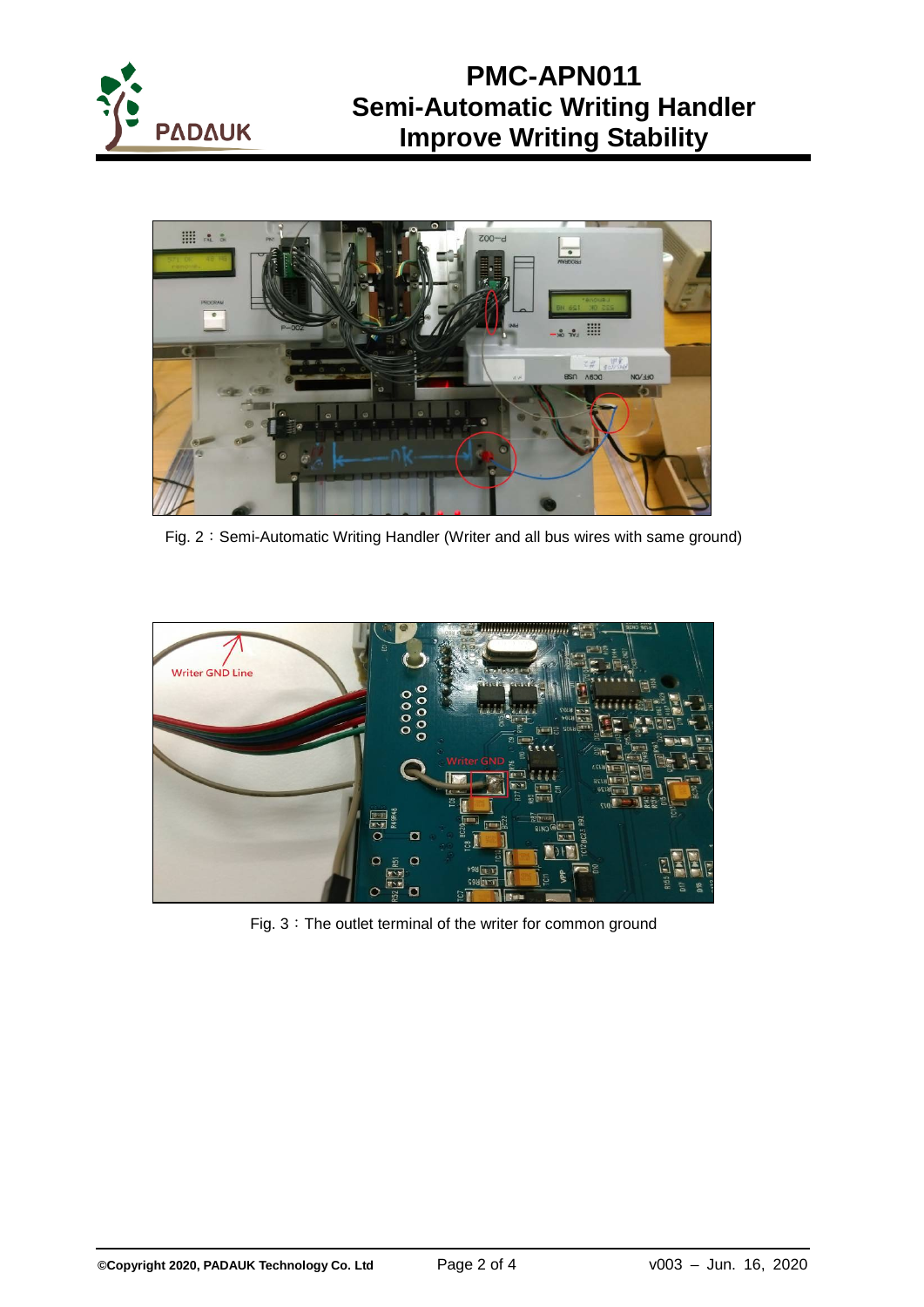



Fig. 4:5S-P003 writer GND



Fig. 5: The outlet terminal of the writing bus wires and the shielded ground line